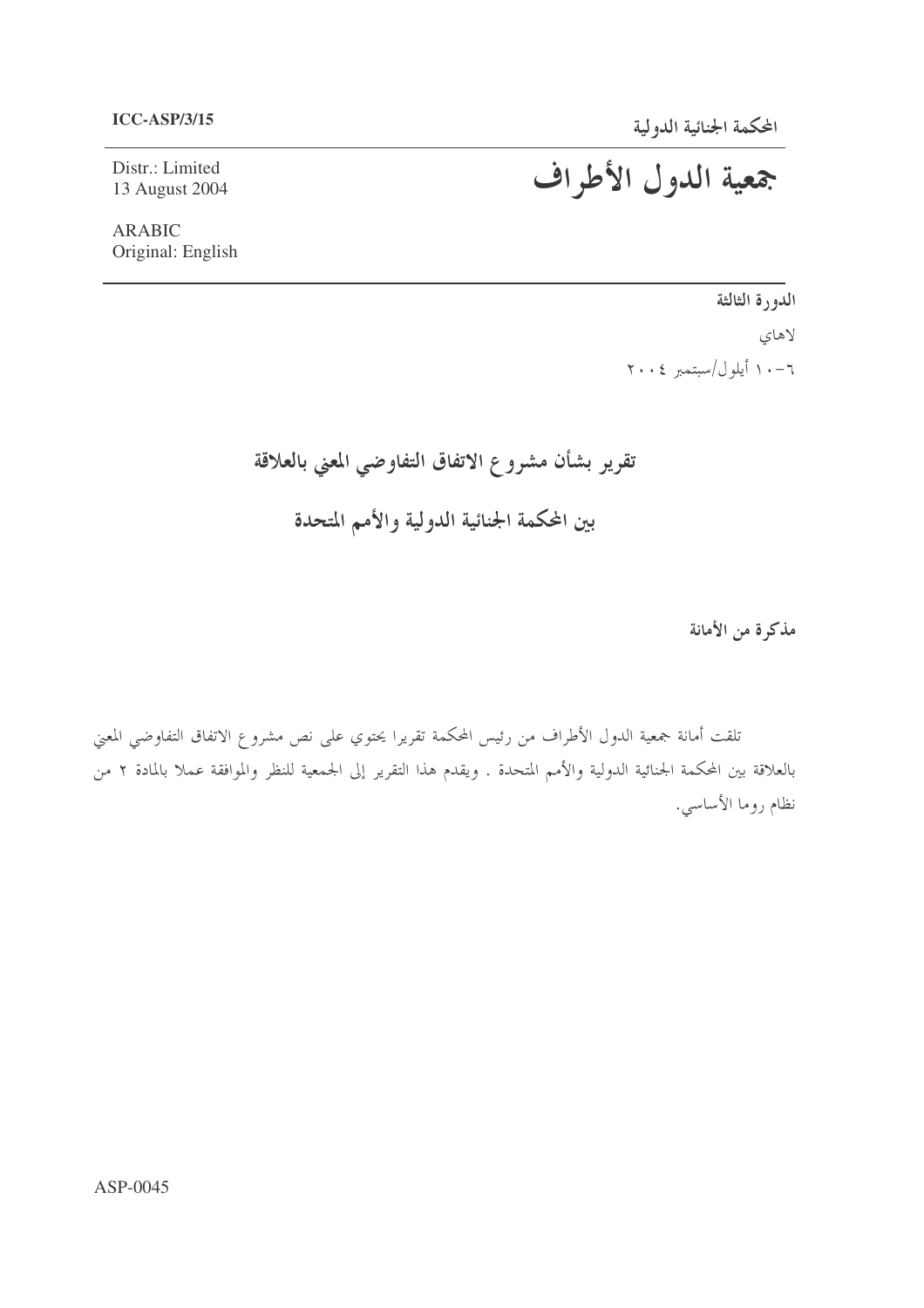[تركت هذه الصفحة على بياض عمدا]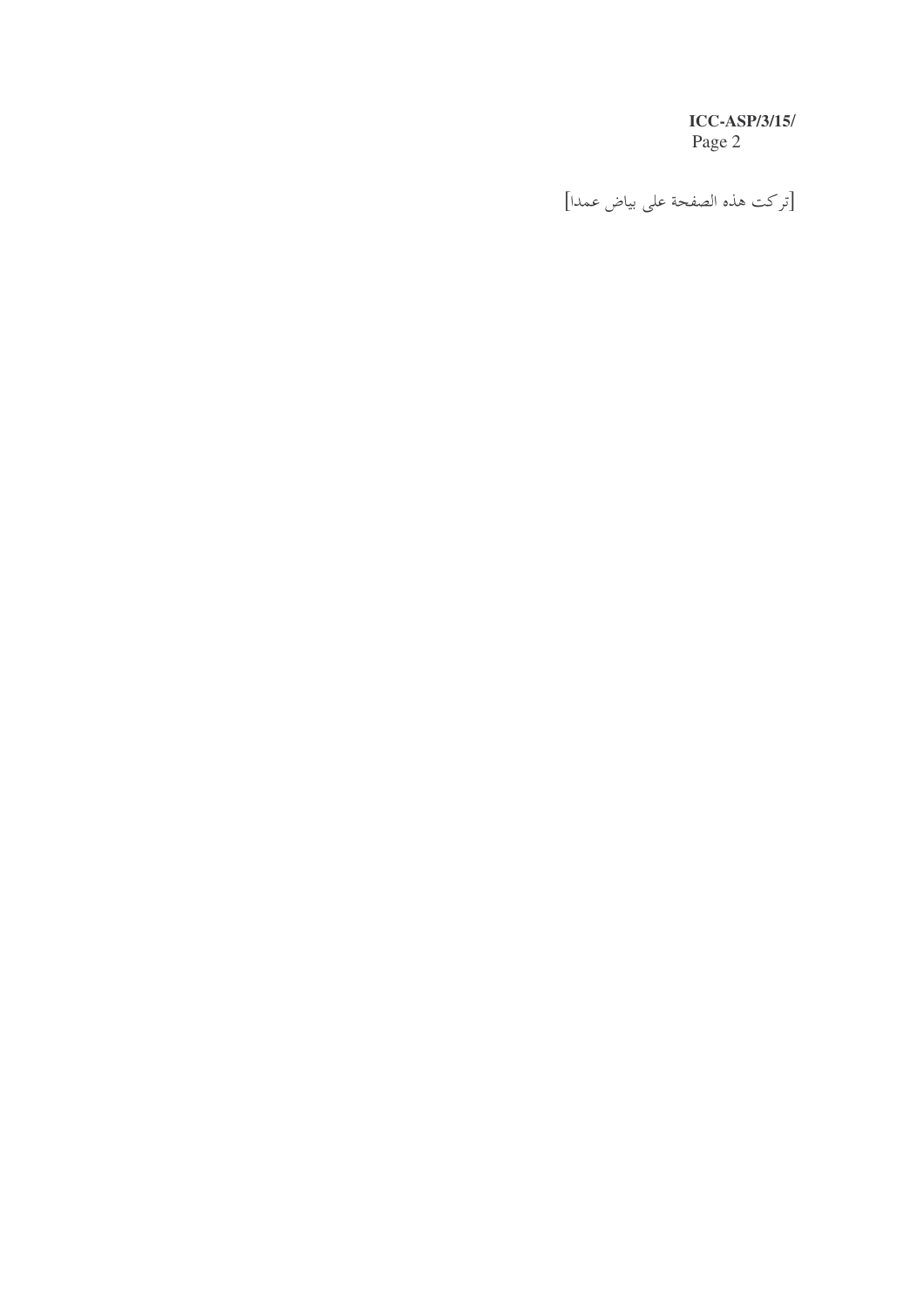# تقرير بشأن مشروع الاتفاق التفاوضي المعنى بالعلاقة

بين المحكمة الجنائية الدولية والأمم المتحدة

للعلاقة والتعاون مع الأمم المتحدة أهمية حاسمة في أعمال المحكمة الجنائية الدولية. وتبادل المعلومات والمساعدة  $-1$ القضائية والتعاون في المسائل الهيكلية والتقنية من بين أهم الجوانب المتعلقة بمذه العلاقة. وعقدت المحكمة الجنائية الدولية والأمم المتحدة مفاوضات بشأن نص مشروع الاتفاق المعنى بالعلاقة بين المنظمتين في النصف الأول من عام ٢٠٠٤ وانتهت هذه المفاوضات رسميا في ٧ حزيران/يونيه ٢٠٠٤. ويعرض فيما يلي مشروع الاتفاق التفاوضي على جمعية الدول الأطراف (الجمعية) للموافقة عليه عملاً بالمادة ٢ من نظام روما الأساسي.

ويقدم هذا التقرير نظرة شاملة موجزة لتاريخ وخلفية مشروع الاتفاق التفاوضي ويبرز بعض الأحكام الرئيسية  $-\gamma$ لهذا الاتفاق.

٣– وقد ناقشت اللجنة التحضيرية للمحكمة الجنائية الدولية (اللجنة التحضيرية) مشروع الاتفاق التفاوضي في دورالها السادسة والسابعة والثامنة بناء على مشروع مقدم من أمانة الأمم المتحدة. واعتمدت اللجنة التحضيرية مشروع الاتفاق التفاوضي بتوافق الآراء في دورتما الثامنة المعقودة في ٥ تشرين الأول/أكتوبر ٢٠٠١. وبعد دحول نظام روما الأساسي في حيز النفاذ، وافقت الجمعية على مشروع الاتفاق التفاوضي في دورها الأولى المعقودة في ٩ أيلول/سبتمبر ٢٠٠٢. واعتمدت الجمعية في دورتما الثانية القرار ICC-ASP/2/Res.7 المعنون "تعزيز المحكمة الجنائية الدولية وجمعية الدول الأطراف". وتنص الفقرة ٧ من هذا القرار على أن الجمعية "تتطلع إلى إحراز تقدم سريع في المفاوضات بين المحكمة والأمم المتحدة وتطلب إلى المحكمة إطلاع جمعية الدول الأطراف في نظام روما الأساسي للمحكمة الجنائية الدولية على المسألة". وبعد ثلاثة أشهر، وفي ٩ كانون الأول/ديسمبر ٢٠٠٣، اعتمدت الجمعية العامة للأمم المتحدة القرار ٧٩/٥٨ الذي دعا الأمين العام إلى "أن يتخذ خطوات لإبرام اتفاق علاقات بين الأمم المتحدة والمحكمة الجنائية الدولية وأن يعرض مشروع الاتفاق الذي ستسفر عنه المفاوضات على الجمعية العامة لموافقتها عليه".

وفي ١٠ كانون الأول/ديسمبر ٢٠٠٣، بدأت الاتصالات بين المؤسستين من أجل بدء المفاوضات المتعلقة  $-\xi$ باتفاق العلاقة. وقررت المحكمة الجنائية الدولية أن يتكون وفدها من أحد أعضاء الهيئة الرئاسية رئيسا ومن أعضاء في الهيئات الثلاث للمحكمة ومدير أمانة الجمعية. وفيما يتعلق بأهداف المناقشات مع الأمم المتحدة، اتفق على أن تظل قريبة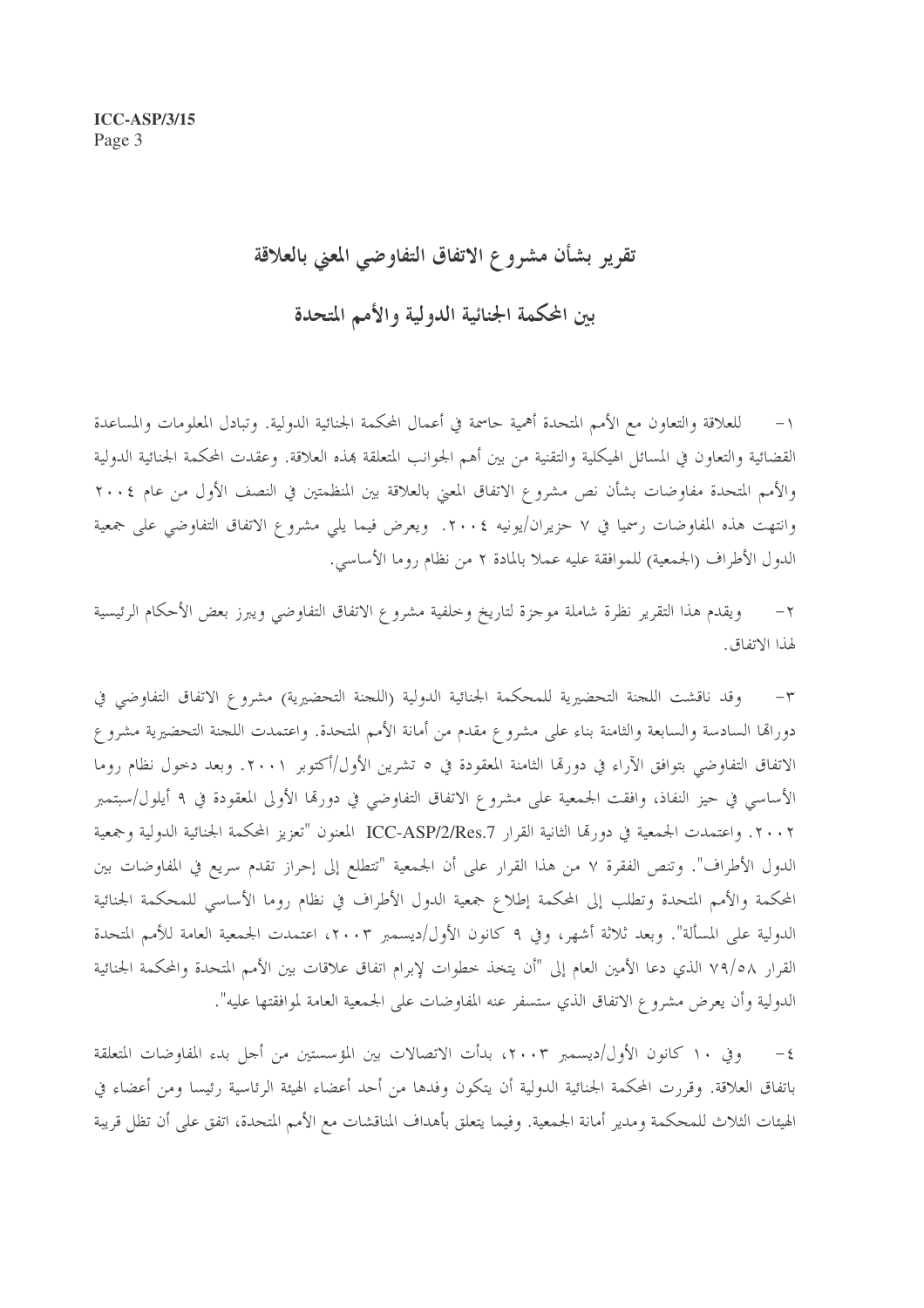بقدر الإمكان من نص مشروع اتفاق العلاقة الذي اعتمدته الجمعية في أيلول/سبتمبر ٢٠٠٢، مع حل أي شواغل تكون لدى الأمم المتحدة وإضافة توضيحات، عند الاقتضاء.

وعقدت جولة أولى من المفاوضات في يومي ٢٦ و ٢٧ شباط/فبراير ٢٠٠٤ بالمقر الرئيسي للأمم المتحدة في  $-\circ$ نيويورك. وأعقب ذلك تبادل للرسائل سمح للجانبين بتوضيح رأيهما بشأن عدد من المسائل. وعقدت جولة ثانية من المفاوضات في يومي ٢٠ و ٢١ أيار/مايو ٢٠٠٤. وحلت في هذه الجولة الثانية جميع المسائل الباقية. وقام رئيسا الوفدين بالتوقيع على مشروع الاتفاق التفاوضي المعنى بالعلاقة بين المحكمة الجنائية الدولية والأمم المتحدة في ٧ حزيران/يونيه ٢٠٠٤ في لاهاي.

وأسفرت المفاوضات عن بعض التعديلات والإضافات لمشروع اتفاق العلاقة الذي اعتمدته الجمعية. وقمدف  $-7$ التعديلات إما إلى توضيح القضايا وإما إلى معالجة القضايا التي لم تكن متوقعة في الوقت الذي تم فيه التفاوض بشأن مشروع اتفاق العلاقة. وترى جميع أجهزة المحكمة وأمانة الجمعية أن هذه التعديلات والإضافات أدخلت تحسينات على النص دون المساس بجوهر الاتفاق.

> وفيما يلي بعض التعديلات التي أدخلت.  $-\gamma$

أضيفت عبارة حديدة إلى الفقرة ٢ من المادة ١ لتوضيح أن أمانة الجمعية جزء لا يتجزأ من المحكمة. وينطبق  $-\lambda$ هذا ً في مفهوم المحكمة على أجزاء مشروع الاتفاق التفاوضي المتعلقة بالأمانة فقط. ولا يعتبر الباب الثالث من الاتفاق بالتحديد متعلقا بالأمانة.

وعدلت صياغة الفقرة ١(ب) ٢٠ من المادة ٥ لتوضيح أن المحكمة ستوفر للأمم المتحدة المعلومات التي قد تتسم  $-9$ بالأهمية بالنسبة لها. وقد تتصل هذه المعلومات، مثلاً، بالقضايا التي تنطوي على جرائم مرتكبة ضد موظفي الأمم المتحدة، والقضايا التي يكون موظفو الأمم المتحدة شهودا فيها، والقضايا المحالة إلى المحكمة من مجلس الأمن. وستقدم المعلومات وفقا للنظام الأساسي والقواعد الإحرائية وقواعد الإثبات. ولما كانت الفقرة (١) (ج) من المادة ٥ السابقة تعالج نفس الموضوع فقد أدمجت مع الفقرة (١) (ب) '١' من المادة ٥ لاتساق النص.

١٠– وتنص المادة ١٠ على أن توفر الأمم المتحدة للمحكمة ما قد تحتاجه من مرافق وحدمات على أساس استرداد التكاليف أو حسبما يتفق عليه.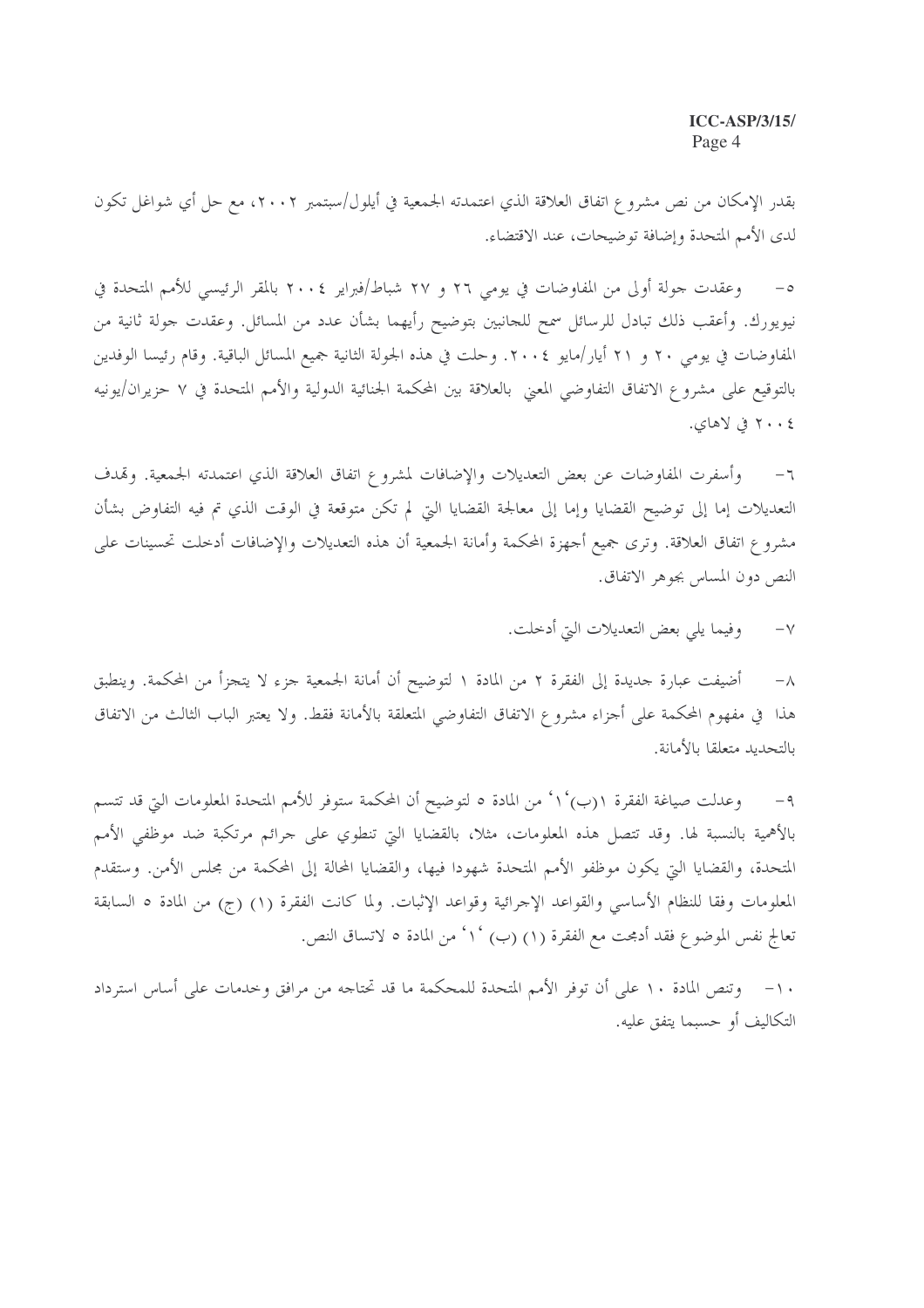١١- وتوضح العبارة المضافة إلى المادة ١٢ الأساس القانوين لاستخدام جواز مرور الأمم المتحدة وتبين حضوع هذا الاستخدام لأي اتفاق يحدد امتيازات المحكمة وحصانتها. ورئي أيضا أن من المفيد أن يوضح الاتفاق دخول موظفي الهيئة الرئاسية والدوائر وقلم المحكمة في عداد الأشخاص الذين يحق لهم استخدام جواز مرور الأمم المتحدة.

١٢ – وتوضح الآن الفقرة ١ من المادة ١٥ التي تنص على خضوع التعاون لميثاق الأمم المتحدة وقواعدها أن القواعد المقصودة هي "القواعد المنصوص عليها في القانون الدولي المنطبق". وجاء هذا التعديل بعد المناقشات التي دارت بشأن ما إذا كان التعاون يشمل "ممارسات" الأمم المتحدة. وجرى بذلك تجنب الغموض بشأن المقصود من "الممارسات المخصصة". وتشير عبارة "القواعد المنصوص عليها في القانون الدولي" ضمنيا إلى إضافة "الممارسة المستقرة للمنظمة" وفقا للفقرة (١) 'ي' من المادة ٢ من اتفاقية فيينا لعام ١٩٨٦ بشأن قانون المعاهدات بين الدول والمنظمات الدولية، والفقرة (١) (٣٤) من المادة ١ من اتفاقية فيينا لتمثيل الدول لدى المنظمات الدولية ذات الطابع العالمي".

١٣- وناقش الطرفان ماذا سيحدث لو لم تتخذ المحكمة تدابير الحماية المتوحاة في الفقرة ٣ من المادة ١٥. ويفيد النص الجديد بأن تسعى الأمم المتحدة إلى الكشف عن المعلومات أو تقديم التعاون المطلوب، مع الاحتفاظ بحقها في اتخاذ تدابير الحماية الخاصة بما والتي يجوز أن تشمل حجب بعض المعلومات أو المستندات أو تقديمها في شكل مناسب ، بما في ذلك تعديلها.

١٤ – وتحكم المادة ١٦ اعفاء موظفي الأمم المتحدة من واحب الالتزام بالسرية عند الادلاء بشهادقم أمام المحكمة. وأصبح الإعفاء المنصوص عليه في الفقرة ١ من المادة ١٦ أكثر تحديدا بالإشارة إلى ميثاق الأمم المتحدة واتفاقية امتيازات الأمم المتحدة وحصاناقما عما كان عليه في ظل العبارة الأوسع نطاقا التي كانت تشير إلى أي صكوك ذات صلة.

١٥– والمقصود من التعديلات التي أدخلت على الفقرتين ١ و ٢ من المادة ١٧ هو تيسير تدفق المعلومات بين المحكمة ومجلس الأمن من أحل تعزيز التعاون المتوحى بموحب هذه المادة. وتؤدي الصياغة المستعملة إلى تيسير الحوار مع احتفاظ المحكمة بالاستقلال والتقدير الكاملين في ابلاغ مجلس الأمن بأي إجراءات تتخذها المحكمة بناء على طلب المحلس، إن و جدت.

١٦- ولم تدخل تعديلات على نص الفقرة ٣ من المادة ١٨. ومن المفهوم لدى الطرفين أنه يلزم تفسير عبارة "الأطراف الثالثة" في ضوء الفقرة (٣) (هـ) من المادة ٤٥ من النظام الأساسي لتشمل المتهم. وستحدد الترتيبات أو الاتفاقات المقبلة بين الأمم المتحدة ومكتب المدعى العام بشأن تقديم الوثائق والمعلومات بشرط المحافظة على سريتها طبيعة ومدى الحماية المقدمة بموجب النظام الأساسي مع القيام خاصة بمراعاة التزامات المدعى العام وفقا لنظام روما الأساسي.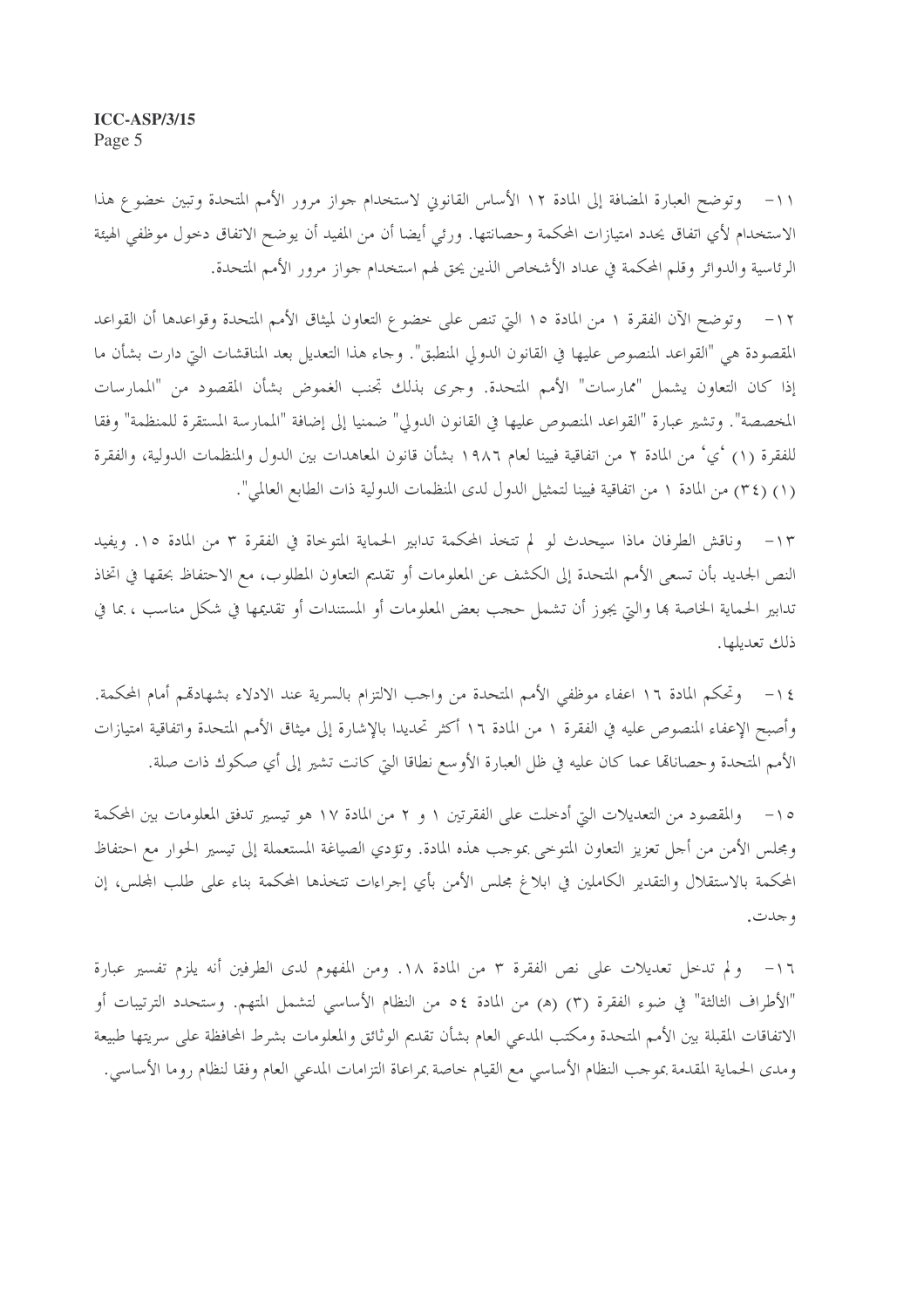وتوضح العبارة المضافة إلى المادة ٢٠ أن الأحكام الواردة بما تحكم المعلومات السرية الواردة ليس من الدول  $-1V$ والمنظمات الحكومية الدولية فحسب ولكن من المنظمات غير الحكومية والأفراد أيضا . وفي حالات معينة، يجوز للأمم المتحدة أن تبلغ المحكمة بألها يجوز لها أن تطلب الموافقة من المصدر مباشرة.

١٨– وفي الفصل المعنون "أحكام ختامية"، حذفت المادة ٢٢ السابقة بشأن تسوية المنازعات لأن الاتفاقات المتعلقة بالعلاقة بين الأمم المتحدة والمنظمات الدولية لا تتضمن عادة مثل هذه الأحكام. وأعيدت صياغة المادة ٢٤ المتعلقة ببدء النفاذ لتتفق مع مضمون المادة ٢ من النظام الأساسي بمزيد من الدقة. كذلك، اتفق الطرفان على أن يتساوى النصان الإنكليزي والفرنسي في الحجية لتجنب أي تناقض بين النصوص المحررة بلغات مختلفة.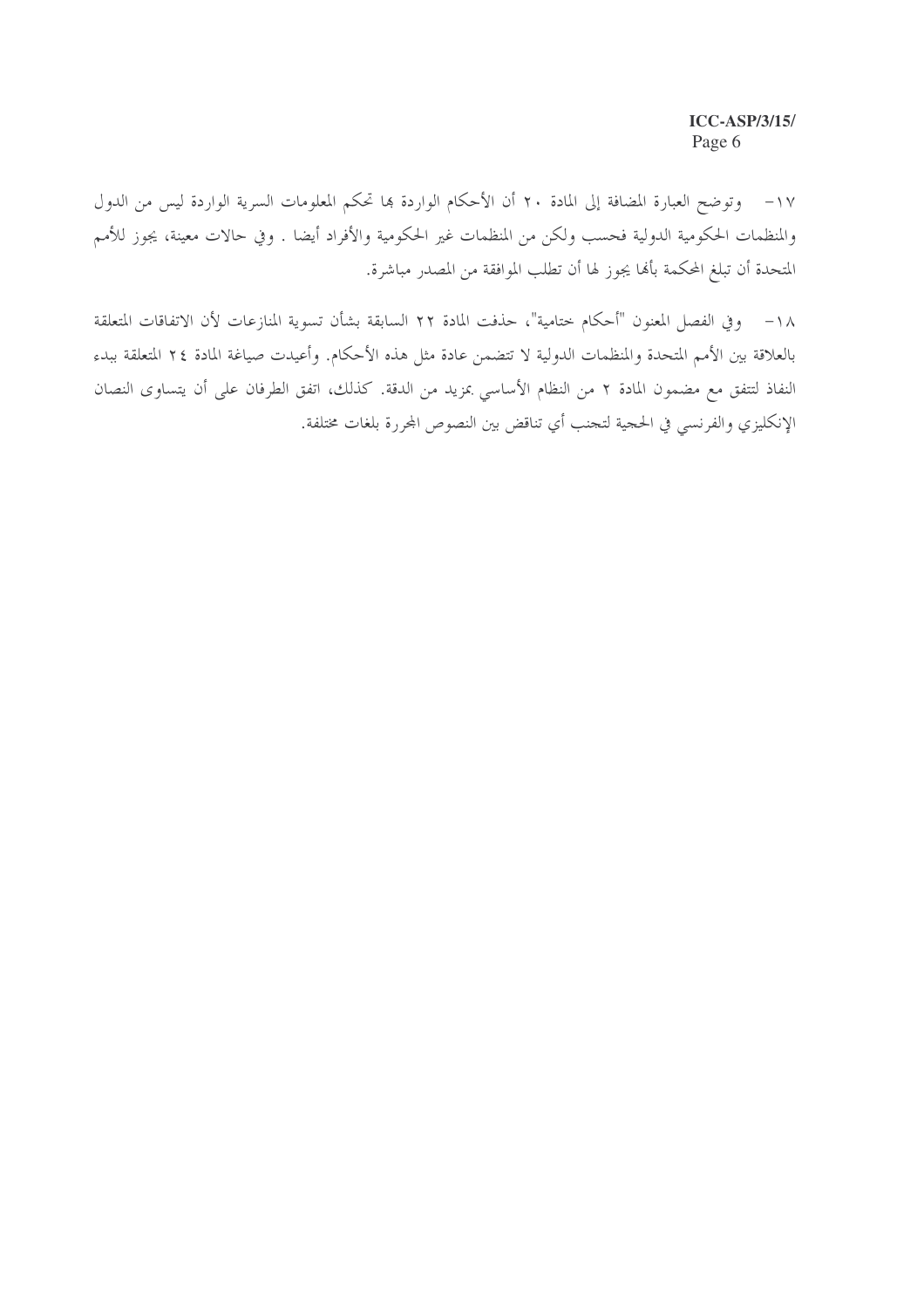# مشروع اتفاق تفاوضي بشأن العلاقة بين المحكمة الجنائية الدولية والأمم المتحدة

#### الديباجة

إن المحكمة الجنائية الدولية والأمير المتحدة،

إِذْ تَضِعَانَ فِي اعْتِبَارِهُمَا مِبَادِئٍ وَمَقَاصِدٍ مِيثَاقِ الأَمْمِ الْمَتَّحَدَةِ،

وإذ *تذكران* بأن نظام روما الأساسي للمحكمة الجنائية الدولية يؤكد من جديد مقاصد ومبادئ ميثاق الأمـــم المتحدة،

*وإذ تلاحظان* الدور الهام المنوط بالمحكمة الجنائية الدولية في معالجة أشد الجرائم خطورة موضع اهتمام المجتمـــع الدولي برمته، على النحو المشار إليه في نظام روما الأساسي، والتي تُهدد السلام والأمن والرفاه في العالم،

*وإذ تضعان في اعتبارهما* أنه، وفقا لنظام روما الأساسي، أُنشئت المحكمة الجنائية الدولية كمؤسسة دائمة مستقلة ذات علاقة بمنظومة الأمم المتحدة،

وإِ*ذِ تذكران أيضا* أنه وفقا للمادة ٢ من نظام روما الأساسي، تنظم العلاقة بين المحكمة الجنائية الدولية والأمـــم المتحدة بموجب اتفاق تعتمده جمعية الدول الأطراف في نظام روما الأساسي ويبرمه بعد ذلك رئيس المحكمة نيابة عنها،

و*إذ تذكران كذلك* بقرار الجمعية العامة ٧٩/٥٨ المؤرخ ٩ كانون الأول/ديسمبر ٢٠٠٣، الذي يدعو إلى إبرام اتفاق بشأن العلاقة بين الأمم المتحدة والمحكمة الجنائية الدولية،

*وإذ تلاحظان* مسؤولية الأمين العام للأمم المتحدة المقررة بموحب أحكام نظام روما الأساسي للمحكمة الجنائية الدولية،

ورغبة *منهما* في اتخاذ التدابير الكفيلة بإقامة نظام فعال لعلاقة ذات منفعة متبادلة تسهل لكل من الأمم المتحــــدة والمحكمة الجنائية الدولية الوفاء بمسؤولياقما،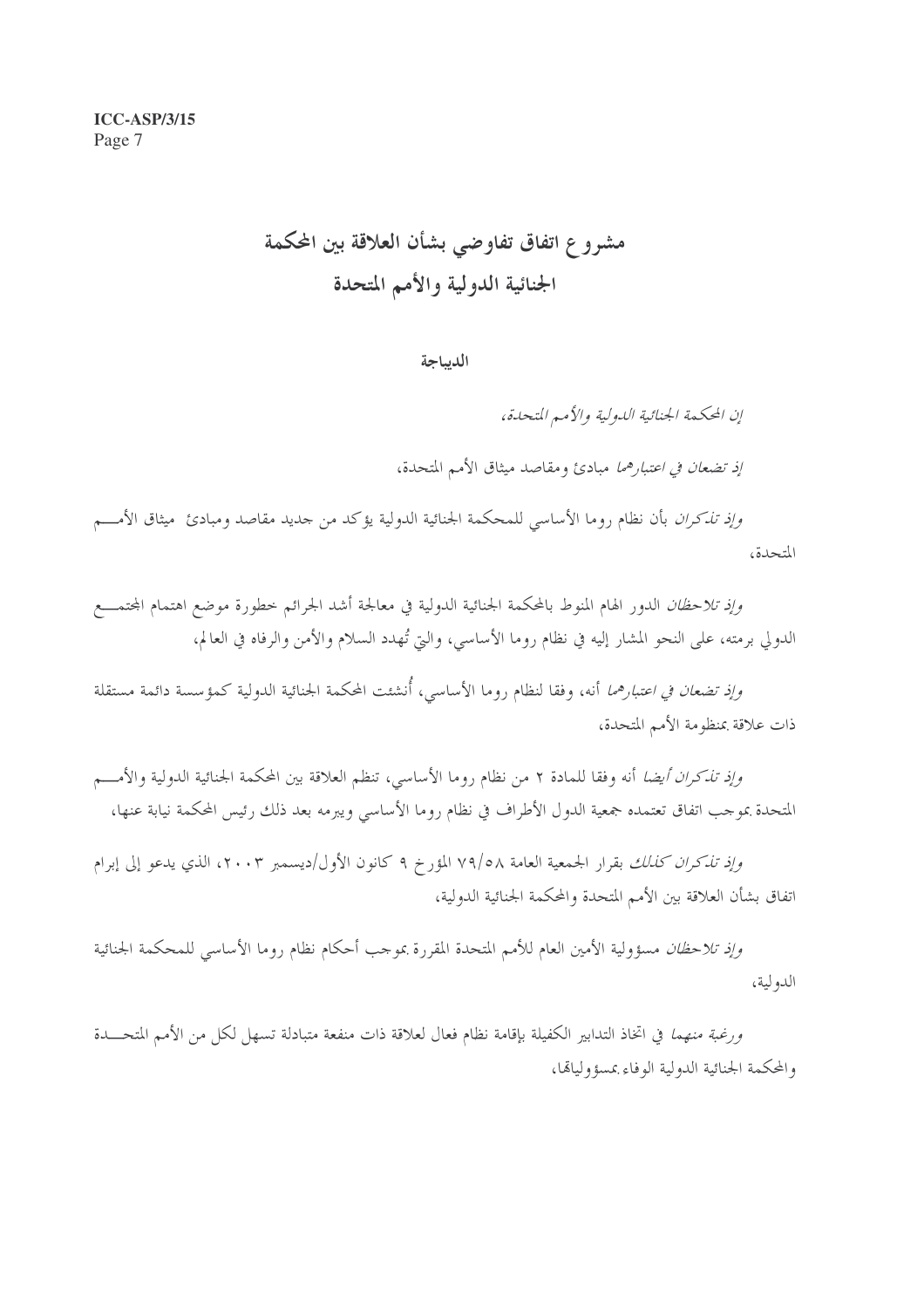*وإذ تأخذان في اعتبارهما*، تحقيقا لهذا الغرض، أحكام ميثاق الأمم المتحدة وأحكـــام نظـــام رومــــا الأساســــى للمحكمة الجنائية الدولية،

ق*د اتفقتا ع*لى ما يلي:

# أولا – أحكام عامة

#### المادة ١

# الهدف من الاتفاق

هذا الاتفاق الذي تبرمه الأمم المتحدة والمحكمة الجنائية الدولية (''المحكمة'')، عملا بأحكام ميثاق الأمم المتحدة  $-1$ (''الميثاق'') ونظام روما الأساسي للمحكمة الجنائية الدولية (''النظام الأساسي'') على التوالي، يحدد الأحكام المنظمـــة للعلاقة بين الأمم المتحدة والمحكمة.

٢ – وفي هذا الاتفاق، تشمل ''المحكمة'' أيضا أمانة جمعية الدول الأطراف.

#### المادة ٢

#### المبادئ

١ – تعترف الأمم المتحدة بالمحكمة الجنائية الدولية بوصفها مؤسسة قضائية دائمة مستقلة ذات شخصـــية قانونيـــة دولية، ولها من الأهلية القانونية ما يلزم لممارسة وظائفها وبلوغ أهدافها، وذلك وفقا للمـــادتين ١ و ٤ مـــن النظـــام الأساسى.

- ٢ تعترف المحكمة بمسؤوليات الأمم المتحدة وفقا للميثاق.
- ٣ تتعهد الأمم المتحدة والمحكمة بأن تحترم كل منهما مركز الأخرى وولايتها.

#### المادة ٣

# الالتزام بالتعاون والتنسيق

تتفق الأمم المتحدة والمحكمة، رغبة منهما في تيسير الوفاء الفعلي بمسؤولياقمما، على التعاون على نحو وثيق فيما بينهما، حيثما اقتضى الأمر، وعلى التشاور بشأن المسائل ذات الاهتمام المتبادل، تقيدا بأحكام هـــذا الاتفـــاق وطبقـــا لأحكام كل من الميثاق والنظام الأساسي.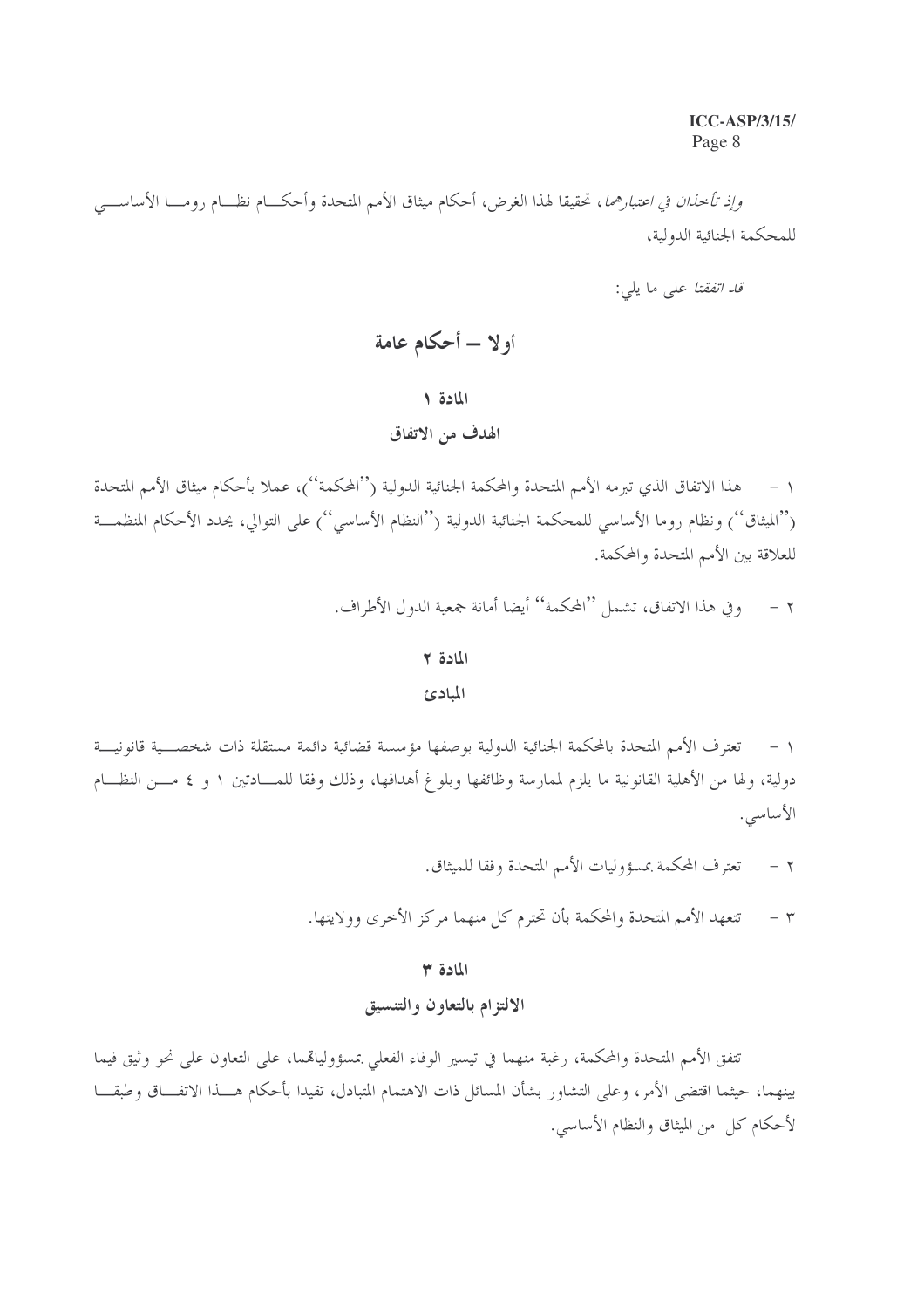# ثانيا – العلاقات المؤسسية

# المادة ٤

# التمثيل المتبادل

رهنا بالأحكام السارية من القواعد الإجرائية وقواعد الإثبات لدى المحكمة (''القواعـــد الإجرائيـــة وقواعـــد  $-1$ الإثبات'')، يدعى الأمين العام للأمم المتحدة (''الأمين العام'') أو ممثله، بصورة دائمة، لحضور الجلسات العلنية لــــدوائر المحكمة ذات الصلة بالقضايا التي قمم الأمم المتحدة وأي جلسات علنية للمحكمة.

يجوز للمحكمة أن تحضر وتشارك في أعمال الجمعية العامة للأمم المتحدة بصـــفة مراقـــب. ورهنــــا بقواعــــد  $-7$ وممارسات الهيئات المعنية، تدعو الأمم المتحدة المحكمة إلى حضور الاجتماعات والمؤتمرات المعقودة تحت إشراف الأمـــم المتحدة، عندما يسمح بحضور المراقبين، وتكون قيد المناقشة أمور قمم المحكمة.

عندما ينظر مجلس الأمن في أمور تتعلق بأنشـــطة المحكمة، يجوز لرئيس المحكمة (''الرئيس'') أو مدعيها العــــام  $\tau$ (''المدعى العام'') أن يخاطب المجلس، بناء على دعوته، لتقديم المساعدة في الأمور المندرجة في اختصاص المحكمة.

# المادة ٥

#### تبادل المعلومات

دون الإخلال بأحكام هذا الاتفاق الأخرى المتعلقة بتقديم المستندات والمعلومات المتصلة بقضايا معينة منظــورة  $-1$ أمام المحكمة، تتخذ الأمم المتحدة والمحكمة، إلى أقصى حد ممكن ومتيسر، ترتيبات لتبادل المعلومات والمســـتندات ذات الاهتمام المشترك. وعلى وجه الخصوص:

- يقوم الأمين العام بما يلي:  $\hat{(\cdot)}$
- يحيل إلى المحكمة معلومات عن التطورات المتصلة بالنظام الأساسى التي تكــون ذات صـــلة  $\left\langle \right\rangle$ بعمل المحكمة، بما في ذلك المعلومات المتعلقة بالرسائل التي يتلقاها الأمين العام بصفته وديــــع النظام الأساسي أو وديع أية اتفاقات أخرى تتصل بممارسة المحكمة لاختصاصها؛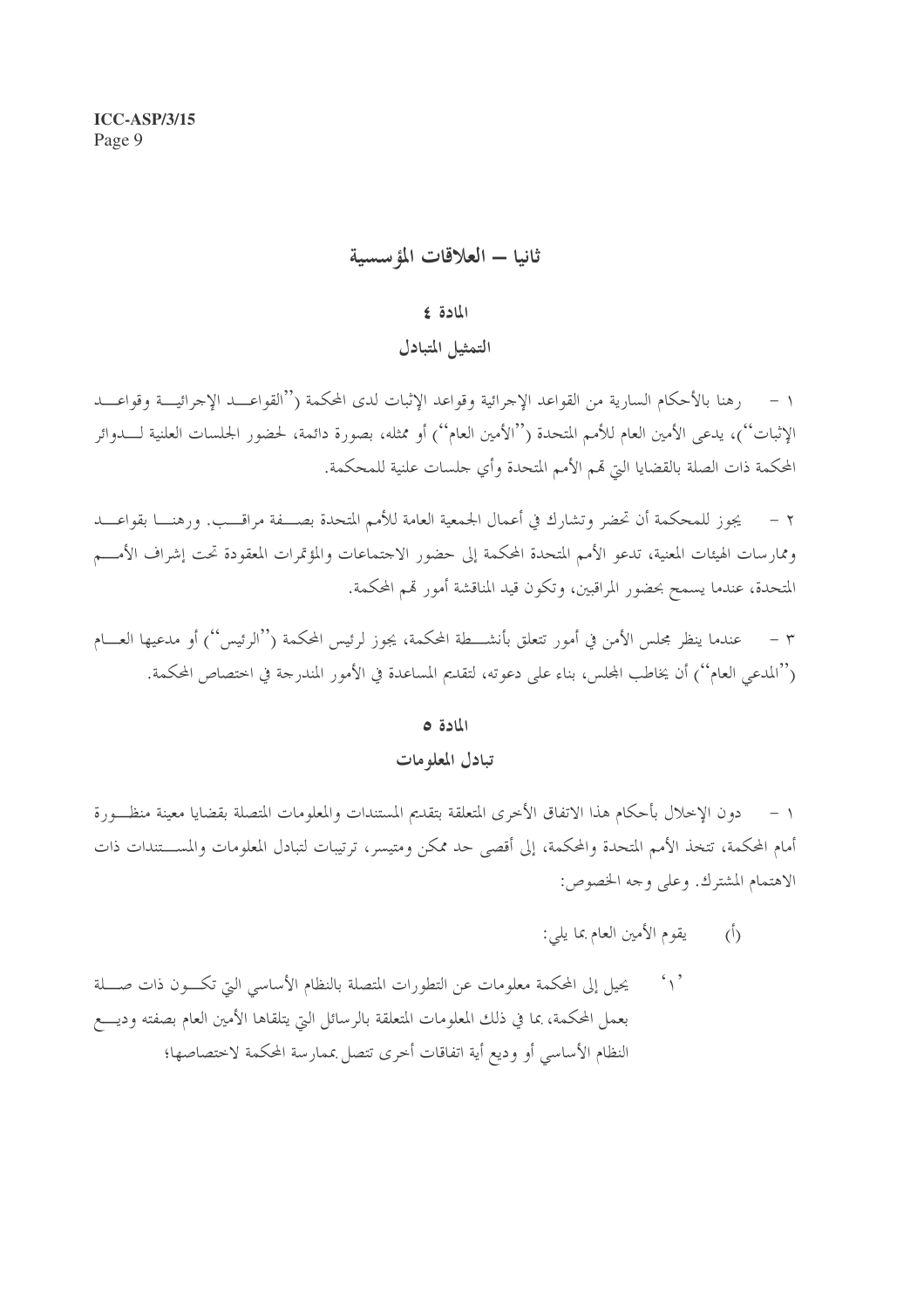- $\mathfrak{c}_{\gamma}$ , يبقى المحكمة على علم فيما يتعلق بتنفيذ الفقرتين ١ و ٢ من المادة ١٢٣ من النظام الأساسي المتصلة بدعوة الأمين العام إلى عقد مؤتمرات استعراضية؛
- إضافة إلى ما تقتضيه الفقرة ٧ من المادة ١٢١ من النظام الأساسي، يُعمِّم على جميع الدول  $44.2$ الأعضاء في الأمم المتحدة أو الدول الأعضاء في الوكالات المتخصصة أو في الوكالة الدولية للطاقة الذرية غير الأطراف في النظام الأساسي، نص أي تعديل يعتمد عملا بالمادة ١٢١ من النظام الأساسي؛
	- يقوم مسجل المحكمة (''المسجل'') بما يلي:  $(\hookrightarrow)$
- $\mathcal{L}_{\setminus}$ يقدم، وفقا للنظام الأساسي والقواعد الإجرائية وقواعد الإثبات، المعلومـــات والمســـتندات المتصلة بمرافعات المحكمة وإجراءالها الشفوية وأحكامها وأوامرها في القضايا التي قد تمم الأمم المتحدة بوجه عام، حاصة في القضايا التي تنطوي على جرائم ارتكبت ضد أفــراد الأمـــم المتحدة، أو التي تنطوي على إساءة استخدام علم الأمم المتحدة وشعارها وزيهـــا الرسمـــي وتؤدي إلى الموت أو التعرض لإصابات بدنية جسيمة، فضلا عن أي قضايا تنطــوي علـــي الملابسات المشار إليها في الفقرة ١ أو ٢ من المادة ١٦ أو ١٧ أو ١٨ من هذا الاتفاق؛
- $\mathfrak{c}_{\mathfrak{y}}$ يزود الأمم المتحدة، بموافقة المحكمة، ومع مراعاة نظامها الأساسي وقواعدها، بأي معلومات تتصل بعمل المحكمة تطلبها محكمة العدل الدولية وفقا لنظامها الأساسي؛

٢ – تبذل الأمم المتحدة والمحكمة كل جهد ممكن لتحقيق أقصى قدر من التعاون من أجل تجنب الازدواجيـــة غـــير المقبولة في جمع وتحليل ونشر وتوزيع المعلومات المتصلة بالمسائل ذات الاهتمام المشترك. وتسعى الأمم المتحدة والمحكمة، حيثما اقتضى الأمر، إلى حشد جهودهما لضمان الاستفادة والانتفاع من هذه المعلومات إلى أقصى حد ممكن.

#### المادة ٢

# تقديم التقارير إلى الأمم المتحدة

يجوز للمحكمة أن تقدم تقارير عن أنشطتها إلى الأمم المتحدة، عن طريق الأمين العام، إذا ارتـــأت أن ذلـــك ملائما.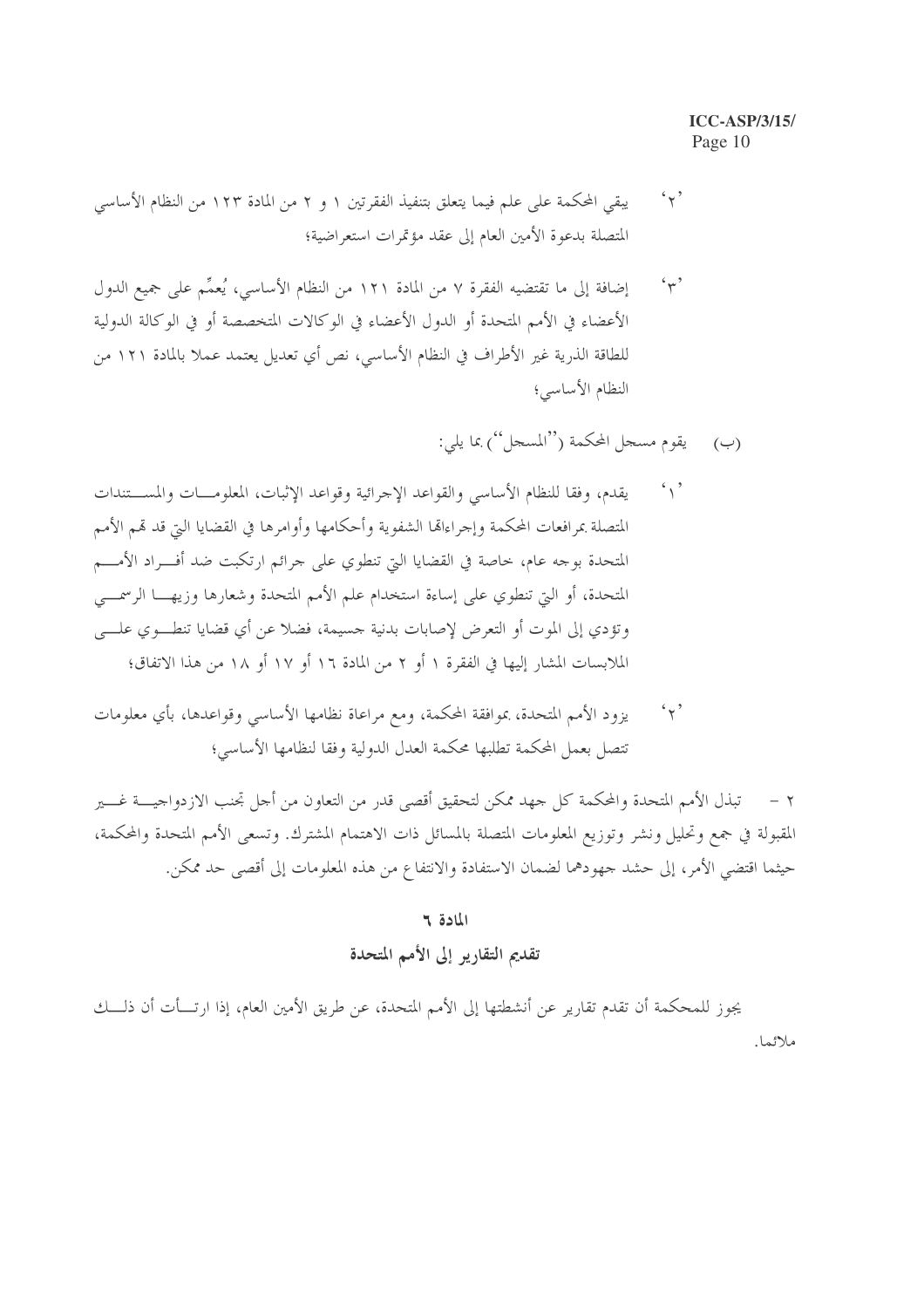#### بنود جدول الأعمال

يجوز للمحكمة أن تقترح على الأمم المتحدة بنودا كي تنظر فيها. وفي مثل هذه الحالات، تخطر المحكمة الأمين العام بذلك، مع توفير أية معلومات تتصل بالبنود. ويقوم الأمين العام، بمقتضى سلطته، بعرض البند المقتـــرح أو البنــــود المقترحة على الجمعية العامة أو مجلس الأمن، وكذلك على أي جهاز آخر في الأمم المتحدة، بما يشمل أجهـــزة بــــرامج وصناديق الأمم المتحدة.

#### المادة ٨

#### الترتيبات المتعلقة بشؤون الموظفين

١ – تتفق الأمم المتحدة والمحكمة على التشاور والتعاون، قدر الإمكان، بشأن المعايير والأساليب والترتيبات المتعلقـــة بشؤون الموظفين.

> تتفق الأمم المتحدة والمحكمة على ما يلي:  $-7$

- القيام بصفة دورية بالتشاور في المسائل ذات الاهتمام المشترك المتصلة بتعيين المسؤولين والمسوظفين في  $(\dot{0})$ كل منهما، بما في ذلك شروط الخدمة، ومدة التعيين، والتصنيف، وجدول المرتبات والبدلات، وحقوق التقاعد والمعاشات التقاعدية، والنظامين الأساسي والإداري للموظفين؛
- التعاون في مجال التبادل المؤقت للموظفين، حسب الاقتضاء، مع مراعاة الحفاظ الواحب على حقـــوق  $(\hookrightarrow)$ الأقدمية والمعاشات التقاعدية؛
- العمل على تحقيق أقصى قدر من التعاون بغية تحقيق أكفأ استفادة ممكنة من الأفراد المتخصصين والنظم  $(7)$ والخدمات المتخصصة.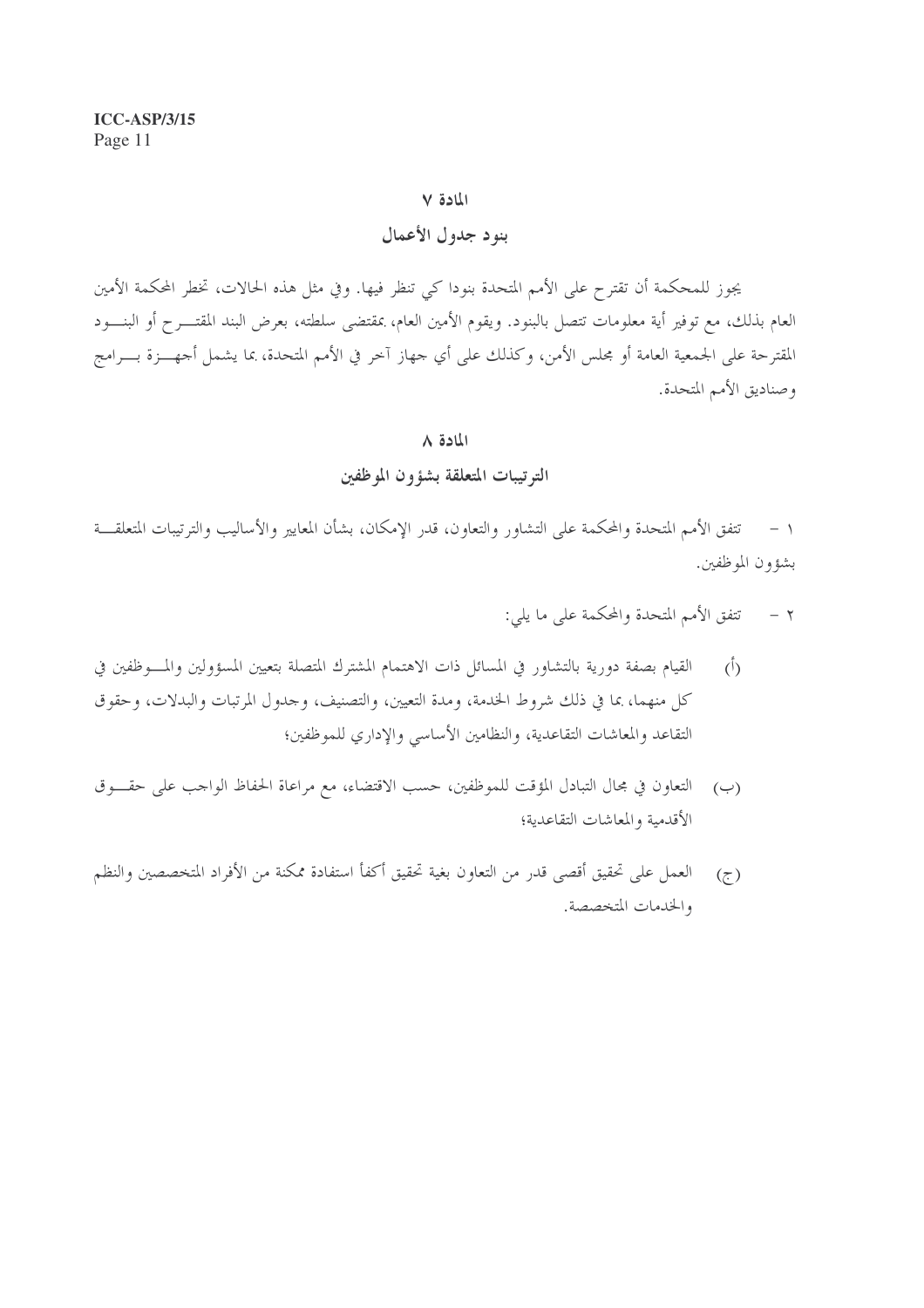# التعاون الإداري

تتشاور الأمم المتحدة والمحكمة، من حين لآخر، بشأن تحقيق أكفأ استفادة ممكنـــة مـــن المرافـــق والمـــوظفين والخدمات بغية تجنب إنشاء وتشغيل مرافق وحدمات متداحلة. كما يجوز لهما أن يتشاورا لاستطلاع إمكانيسة إنشساء مرافقٍ وخدماتٍ مشترِكةٍ في مجالاتٍ محددةٍ، مع المراعاة الواجبة للتوفير في التكاليف.

#### المادة ١٠

# الخدمات والمرافق

١ – توافق الأمم المتحدة على أن توفر للمحكمة، بناء على طلبها، ما قد تحتاجه مــــن مرافـــق وخـــدمات لعقـــد اجتماعات جمعية الدول الأطراف (''الجمعية'') أو اجتماعات مكتبها أو هيئالها الفرعية، بما يشمل حـــدمات الترجمـــة التحريرية والشفوية والوثائق وحدمات المؤتمرات، وذلك رهنا بتوافر تلك المرافق والخدمات وعلــبي أســـاس اســـترداد التكاليف أو حسبما يتفق عليه. وعندما لا يكون بمقدور الأمم المتحدة تلبية طلب المحكمة، تبادر إلى إخطـــار المحكمـــة بذلك، على أن يكون الإخطار في توقيت مناسب .

تخضع الأحكام والشروط التي توفر الأمم المتحدة للمحكمة بموجبها أي مرافق أو حدمات من ذلـــك القبيــــل،  $-7$ حسب الاقتضاء، لترتيبات تكميلية.

#### المادة ١١

# الوصول إلى مقر الأمم المتحدة

تسعى الأمم المتحدة والمحكمة، رهنا بقواعد كلِّ منهما، إلى تيسير وصول ممثلي جميع الدول الأطراف في النظام الأساسي وممثلي المحكمة والمراقبين في الجمعية، على النحو المنصوص عليه في الفقرة ١ مـــن المـــادة ١١٢ مـــن النظـــام الأساسي، إلى مقر الأمم المتحدة عند عقد اجتماع للجمعية فيه. وينطبق هذا أيضا، حسب الاقتضاء، على اجتماعـــات المكتب أو الهيئات الفرعية.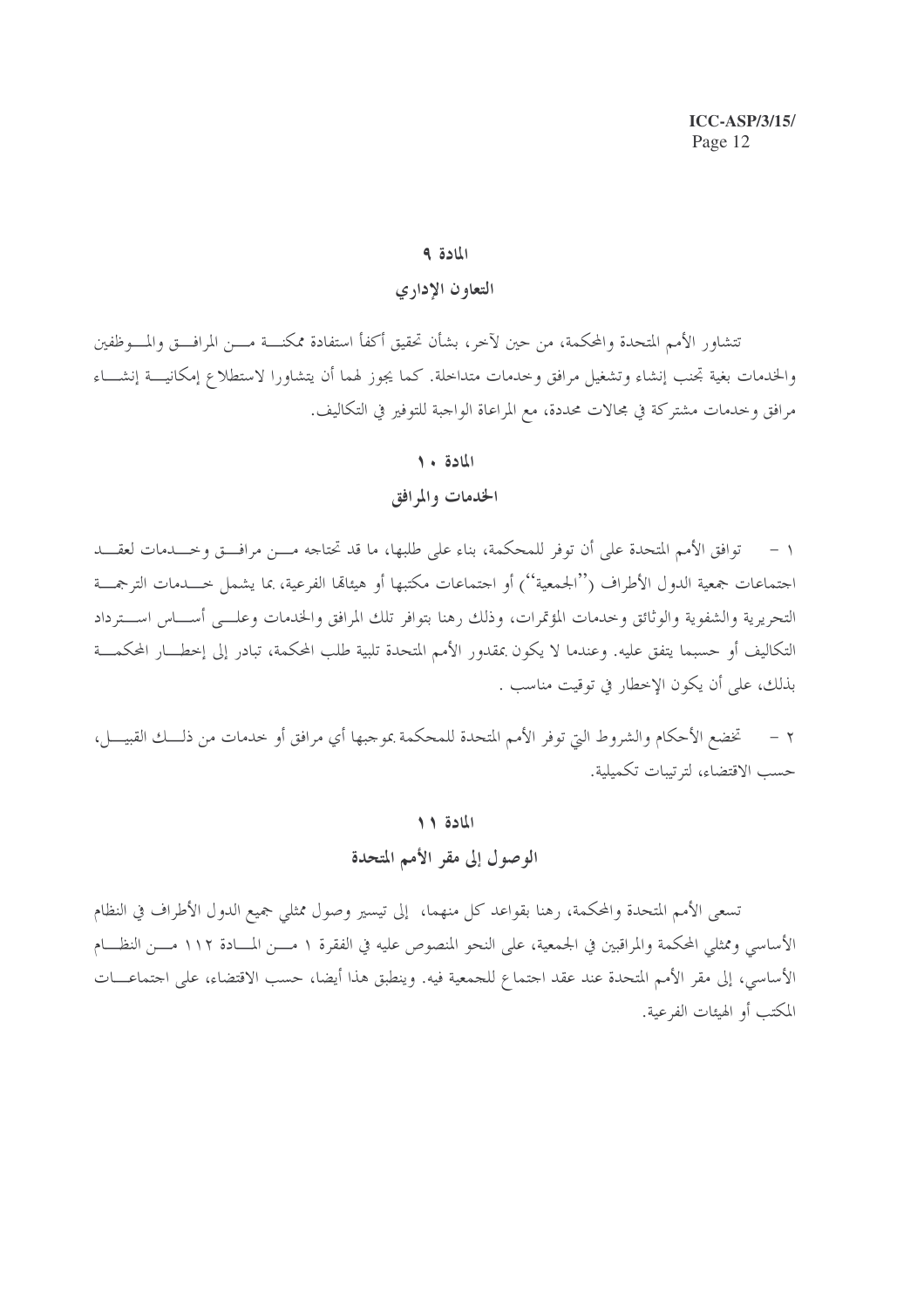# جواز المرور

يحق للقضاة والمدعى العام ونائب المدعى العام ورئيس القلم ومسؤولي مكتب المدعى العام والمسجل، وفقا لما قد يعقد من ترتيبات خاصة بين الأمين العام والمحكمة، استخدام جواز مرور الأمم المتحدة كوثيقة سفر صــحيحة حيثمـــا يكون ذلك الاستخدام معترفا به من قبل الدول الأطراف في الاتفاقات التي تعرف امتيازات المحكمة وحصاناتما. وموظفو ''قلم المحكمة'' يشملون موظفى الهيئة الرئاسية والدوائر، عملا بالمادة ٤٤ من النظام الأساسي، وموظفي أمانــــة جمعيـــة الدول الأطراف، عملا بالفقرة ٣ من مرفق القرار ICC-ASP/2/RES.3.

#### المادة ١٣

#### المسائل المالية

١ – فيما يتعلق بالشروط التي ترصد بموجبها أي أموال للمحكمة بموجب قرار للجمعية العامة للأمم المتحدة عمــــلا بالمادة ١١٥ من النظام الأساسي، تتفق الأمم المتحدة والمحكمة على إحضاع تلك الشروط لترتيبـــات مســـتقلة. ويبلـــغ المسحل الجمعية بوضع هذه الترتيبات.

تتفق الأمم المتحدة والمحكمة كذلك على أن تكون التكاليف والنفقات الناشئة عن التعاون أو تقديم الخـــدمات  $-7$ عملا هذا الاتفاق حاضعة أيضا لترتيبات مستقلة بين الأمم المتحدة والمحكمة. ويبلغ المســـجل الجمعيـــة بوضــــع هـــذه الترتسات.

٣ – يجوز للأمم المتحدة، بناء على طلب المحكمة ورهنا بالفقرة ٢ من هذه المادة، أن تسدي للمحكمة المشورة في ما يهمها من مسائل مالية وضريبية.

#### المادة ١٤

# الاتفاقات الأخرى التي تبرمها المحكمة

تتشاور الأمم المتحدة والمحكمة، عند الاقتضاء، بشأن تسجيل أي اتفاقات تبرمها المحكمـــة مــــع دول أو مــــع منظمات دولية أو حفظها وإيداعها لدى الأمم المتحدة.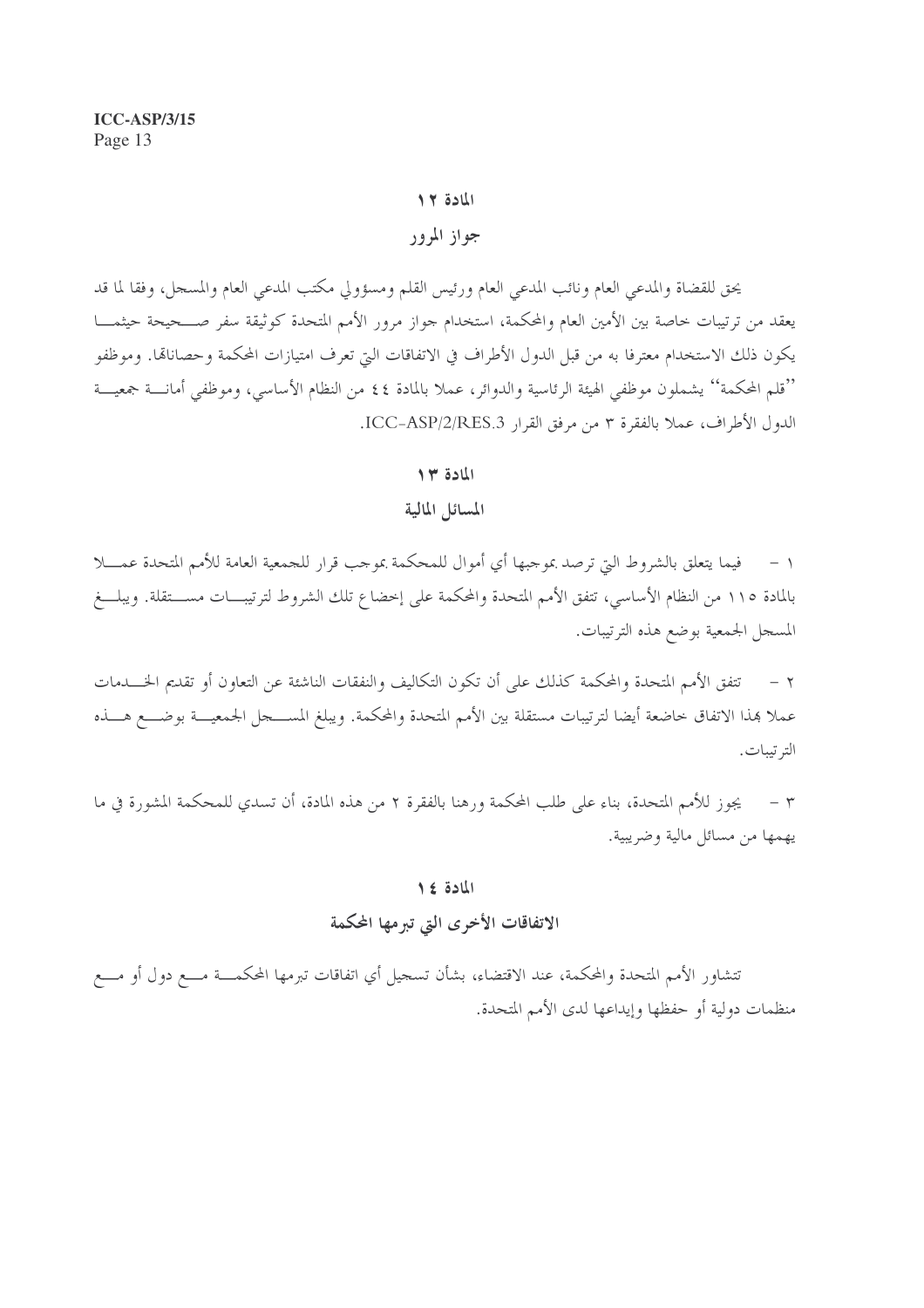# ثالثا – التعاون والمساعدة القضائية

#### المادة ١٥

# الأحكام العامة المتعلقة بالتعاون بين الأمم المتحدة والمحكمة

مع إيلاء الاعتبار الواجب لمسؤوليات الأمم المتحدة واختصاصاتها بموجب ميثاق الأمم المتحدة، ومسع مراعساة  $-1$ قواعدها المنصوص عليها في القانون الدولي المنطبق، تتعهد الأمم المتحدة بأن تتعاون مع المحكمة وأن توافيها بما تطلبه من معلومات أو مستندات عملا بالفقرة ٦ من المادة ٨٧ من النظام الأساسي.

يجوز للأمم المتحدة أو برامجها وصناديقها ومكاتبها المعنية أن توافق على أن توفر للمحكمة ما يتفــق وأحكـــام  $-7$ الميثاق والنظام الأساسي من أشكال أحرى من التعاون والمساعدة.

في حالة ما إذا كان الكشف عن المعلومات أو المستندات، أو تقديم أشكال التعاون الأخرى، مـــن شـــأنه أن  $\tau$ يعرض ســــلامة أو أمن موظفي الأمم المتحدة الحاليين أو السابقين للخطر، أو يخل على نحو آخر بأمن أية عمليــــات أو أنشطة للأمم المتحدة أو بسلامة تنفيذها، يجوز للمحكمة أن تأمر، بناء على طلب الأمم المتحدة بالذات، باتخاذ تـــدابير حماية ملائمة. وفي غيبة تلك التدابير، تسعى الأمم المتحدة إلى الكشف عن المعلومات أو المستندات، أو تقديم التعـــاون المطلوب، مع الاحتفاظ بحقها في اتخاذ تدابير الحماية الخاصة بما، والتي يجوز أن تشمل حجـــب بعــض المعلومـــات أو المستندات أو تقديمها في شكل مناسب، بما في ذلك تعديلها.

#### المادة ١٦

# شهادة موظفي الأمم المتحدة

إذا طلبت المحكمة شــــهادة موظف بالأمم المتحدة أو بأحد برامجها أو صناديقها أو مكاتبـــها، تتعهــــد الأمــــم  $-1$ المتحدة بأن تتعاون مع المحكمة، وأن تبادر، إذا دعت الضرورة ومع المراعاة الواجبة لمسؤولياقما واختصاصـــاقما المقــــررة بموجب الميثاق واتفاقية امتيازات الأمم المتحدة وحصاناقما ورهنا بقواعدها، إلى إعفاء هذا الشخص من واجب الالتـــزام بالسرية.

تأذن المحكمة للأمين العام بتعيين ممثل عن الأمم المتحدة لمساعدة أي موظف بما يمثل للشهادة أمام المحكمة.  $-7$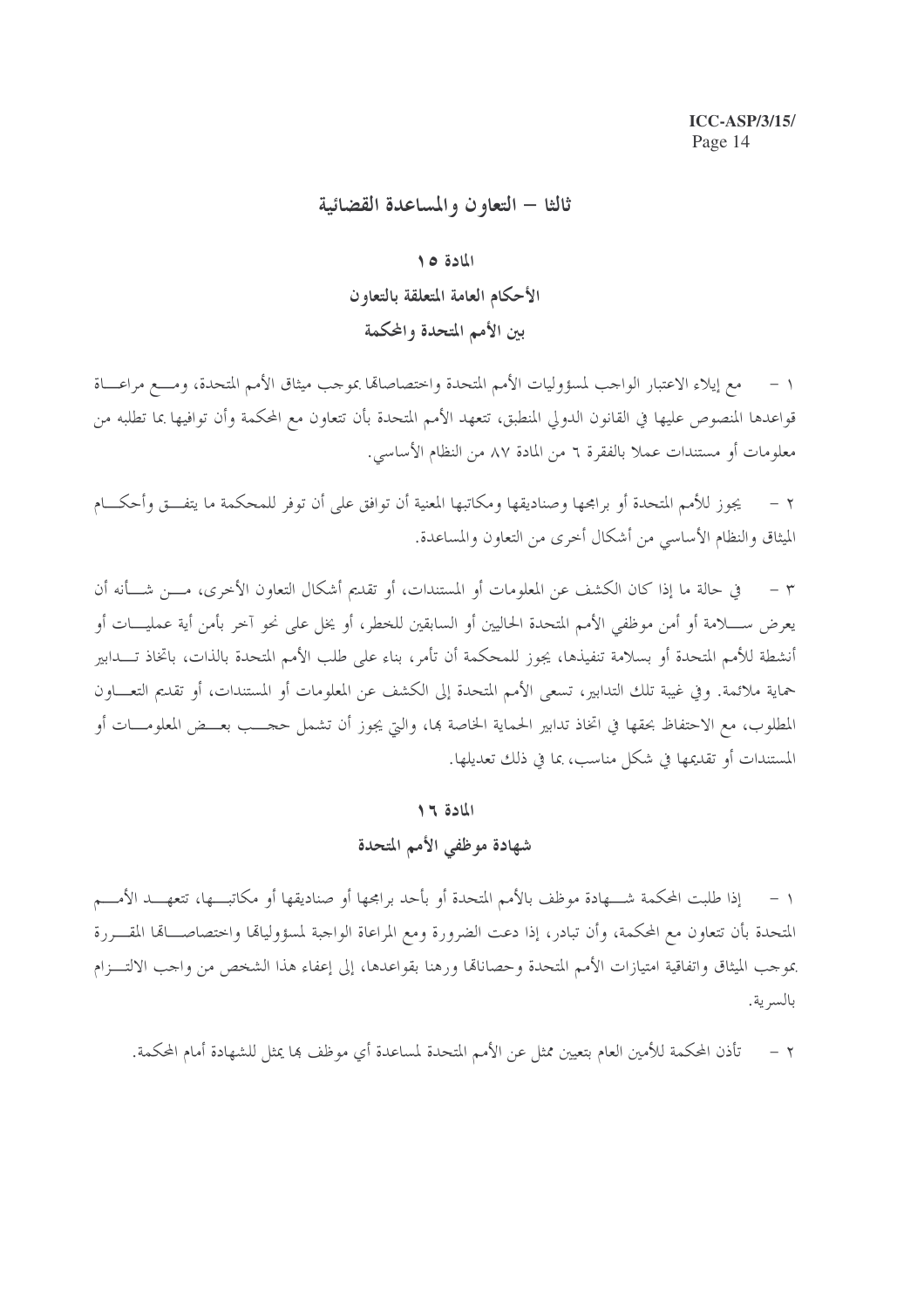# التعاون بين مجلس الأمن التابع للأمم المتحدة والمحكمة

١ – عندما يقرر مجلس الأمن، متصرفا بموجب الفصل السابع من ميثاق الأمم المتحدة، أن يحيل إلى المدعى العسام، عملا بالفقرة (ب) من المادة ١٣ من النظام الأساسي، حالة ارتُكبت فيها، على ما يبدو، جريمة أو أكثر مـــن الجـــرائم المشار إليها في المادة ٥ من النظام الأساسي، يحيل الأمين العام على الفور قرار مجلس الأمن الخطي إلى المســدعي العســام، مشفوعا بالمستندات والمواد الأخرى التي قد تكون وثيقة الصلة بقرار المحلس. وتتعهد المحكمة بإبقاء مجلس الأمن على علم في هذا الصدد، وفقا للنظام الأساسي والقواعد الإجرائية وقواعد الإثبات. وتحال تلك المعلومات عن طريق الأمين العام.

عندما يصدر مجلس الأمن، بموجب الفصل السابع من الميثاق، قرارًا يطلب فيه من المحكمة، عملاً بالمادة ١٦ من  $-7$ النظام الأساسي، عدم البدء أو المضي في أي تحقيق أو محاكمة، يحيل الأمين العام هذا الطلب على الفور إلى رئيس المحكمة ومدعيها العام. وتخطر المحكمة مجلس الأمن، عن طريق الأمين العام، بتلقيها ذلك الطلب، كما تخطر مجلس الأمن، حسب الاقتضاء وعن طريق الأمين العام، بما تكون قد اتخذته من إجراءات في هذا الصدد.

عندما تحال إلى المحكمة مسألة من مجلس الأمن وتقرر المحكمة، عملاً بالفقرة ٥ (ب) أو الفقرة ٧ من المادة ٨٧  $\tau$ من النظام الأساسي، أن دولة ما لم تتعاون معها، تبلغ المحكمة مجلس الأمن بذلك، أو تحيل المسألة إليه، حسب مقتضـــي الحال، ويرسل المسحل قرار المحكمة هذا إلى مجلس الأمن، عن طريق الأمين العام، مشفوعا بالمعلومات المتصلة بالقضـــية. ويتولى مجلس الأمن، عن طريق الأمين العام، إبلاغ المحكمة، عن طريق المسجل، بما يكون قد اتخذه من إجراءات في ظل تلك الظروف.

#### المادة ١٨

# التعاون بين الأمم المتحدة والمدعى العام

١ – تتعهد الأمم المتحدة، مع مراعاة مسؤولياها واختصاصاها المقررة بموجب ميثاق الأمم المتحدة، ورهنا بقواعدها، بالتعاون مع المدعى العام، وبأن تعقد مع المدعى العام ما قد يلزم من ترتيبات أو اتفاقات، حسب الاقتضاء، لتسهيل هذا التعاون، لا سيما عندما يمارس المدعى العام، بموجب المادة ٤٥ من النظام الأساسي، واجباته وسلطاته المتعلقة بسإجراء التحقيقات أو عندما يسعى للتعاون مع الأمم المتحدة، بمقتضى تلك المادة.

مع مراعاة قواعد الهيئة المعنية، تتعهد الأمم المتحدة بالتعاون فيما يتعلق بطلبات المدعبي العام بتقديم ما قد يلتمسه  $-7$ من معلومات إضافية من هيئات الأمم المتحدة، وفقا للفقرة ٢ من المادة ١٥ من النظام الأساسي، بخصوص التحقيقـــات التي يباشرها المدعي العام من تلقاء نفسه، عملا بتلك المادة. ويوحه المدعى العام طلب الحصول على هذه المعلومات إلى الأمين العام، الذي يقوم بإحالة الطلب إلى رئيس الهيئة المعنية أو إلى أي مسؤول مختص آخر فيها.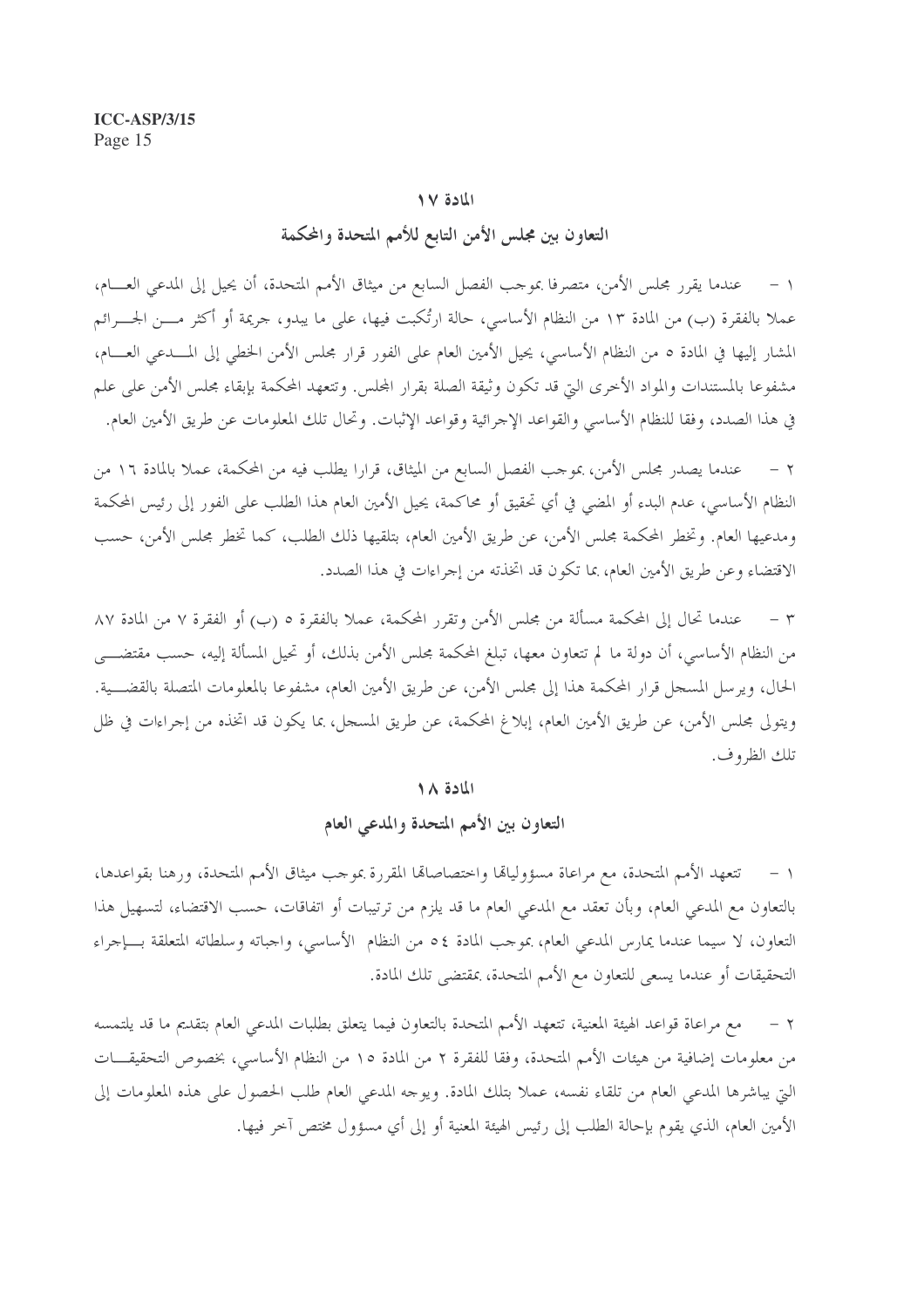يجوز أن تتفق الأمم المتحدة والمدعى العام على أن تقدم الأمم المتحدة مستندات أو معلومات إلى المدعى العسام  $\mathsf{r}$ بشرط المحافظة على سرِّيتها وبغرض العثور على أدلة حديدة ليس إلا، على ألا يكشف عن هذه المعلومات لأجهزة أخرى من أجهزة المحكمة أو لأطراف ثالثة، في أي مرحلة من مراحل الدعوى أو بعدها، دون موافقة الأمم المتحدة.

٤ – يجوز للمدعى العام وللأمم المتحدة أو برامجها أو صناديقها أو مكاتبها المعنية أن تعقد ما يلزم من ترتيات لتسهيل تعاولها من أحل تنفيذ هذه المادة، وعلى الأخص لضمان سرِّية المعلومات، أو حماية أي شخص، بمن في ذلـــك موظفـــو الأمم المتحدة السابقون أو الحاليون، ولضمان أمن أية عمليات أو أنشطة للأمم المتحدة أو سلامة تنفيذها.

#### المادة ١٩

# القواعد المتعلقة بامتيازات الأمم المتحدة وحصاناها

إذا مارست المحكمة اختصاصها بمحاكمة شخص ادعى أنه مسؤول جنائيا عن ارتكاب جريمة تندرج في نطاق احتصاص المحكمة، وكان هذا الشخص في هذه الظروف يتمتع، طبقا لاتفاقية امتيازات الأمم المتحــدة وحصـــاناقما وقواعد القانون الدولي ذات الصلة، بالامتيازات والحصانات الضرورية لأداء عمله في الأمم المتحدة بصورة مســـتقلة، تتعهد الأمم المتحدة بأن تتعاون تعاونا تاما مع المحكمة وبأن تتخذ جميع التدابير اللازمة من أجل السماح للمحكمـــة بممارسة اختصاصها، لا سيما برفع أي من هذه الامتيازات والحصانات، وفقا لاتفاقيـــة امتيــــازات الأمــــم المتحـــدة وحصاناها وقواعد القانون الدولي ذات الصلة.

#### المادة ٢٠

# حماية السرية

إذا طلبت المحكمة من الأمم المتحدة تزويدها بمعلومات أو مستندات تكون مودعة لديها أو في حوزقما أو تحست سيطرقما، وتكون قد كشف لها عنها بصفة سرية من حانب دولة أو منظمة حكومية دولية أو منظمة دولية، تبادر الأمم المتحدة إلى التماس موافقة المصدر على الكشف عن تلك المعلومات أو المستندات. وإذا كان المصدر دولة طرفا في النظام الأساسي ولم تتمكن الأمم المتحدة من الحصول على موافقتها على الكشف تلك المعلومات أو المستندات في غضون فترة زمنية معقولة، تبلغ الأمم المتحدة المحكمة بذلك، وتُسوى مسألة الكشف بين الدولة الطرف المعنية والمحكمة وفقا للنظــام الأساسي. وإذا لم يكن مصدر المعلومات أو المستندات دولة طرفا في النظام الأساسي ورفض الموافقة على الكشف عنها، تبادر الأمم المتحدة إلى إبلاغ المحكمة بألها ليست قادرة على توفير المعلومات أو المستندات المطلوبة بسبب وجود التـــزام مسبق بالسرية تجاه المصدر .